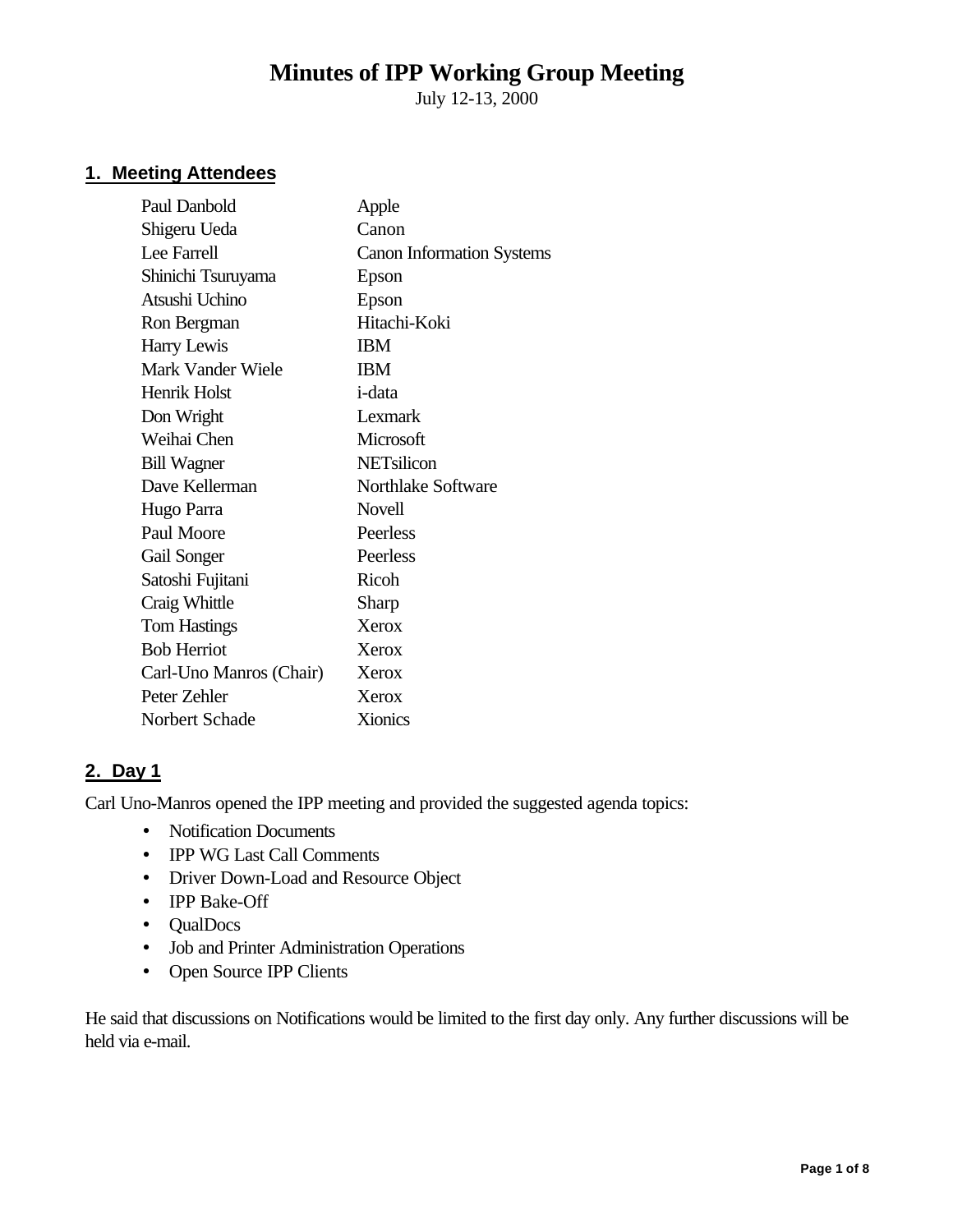# **2.1 IPP Event Notification Specification**

Bob Herriot led a review of the latest draft of the IPP Event Notification Specification document: ftp://ftp.pwg.org/pub/pwg/ipp/new\_NOT/ipp-not-spec-000630.pdf

He explained that the document has been shortened slightly and the structure has been modified. Bob said that no technical changes were added to the document—except for the modifications that were approved at the previous meeting or a subsequent teleconference. The group reviewed the Table of Contents and the document structure.

Figure 3 needs to be fixed for accuracy.

The group agreed to add 'printer-stopped' (required) and 'job-stopped' (required or optional—depending on the delivery method) attributes.

- ISSUE 01: OK that we changed the number from 5 to 2 because we have rearranged the categories of Events to have group events? Agreed. [It is recommended that implementations should do more.]
- ISSUE 02: OK to add 'printer-full' Event? No. Also remove 'printer-no-longer-full'.
- ISSUE 03: OK to add 'printer-not-almost-idle' Event No. Also remove 'printer-almost-idle'.
- Sections 5.3.2.1.2 and 5.3.2.1.3 –the first sentence should be removed.

The group agreed to remove the 'job-purged' keyword ['job-completed' can be used instead.]

- ISSUE 04: It would be better for this attribute to be a Subscription Description attribute that the Printer sets to show whether the Object is persistent or not. Agree? No. The group agreed that this attribute is not useful. The entire section on notify-persistence will be removed.
- ISSUE 05: OK that we added the REQUIRED "notify-job-id" attribute because it is needed for a Notification Recipient to determine from a random subscription-id whether a Subscription is Per-Printer or Per-Job – and if the latter, which Job? Yes.
- ISSUE 06: OK to use MAX to mean no limit and 0 to mean that an admin has turned off subscriptions? The group agreed that notify-max-printer-subscriptions-supported is not useful and should be removed.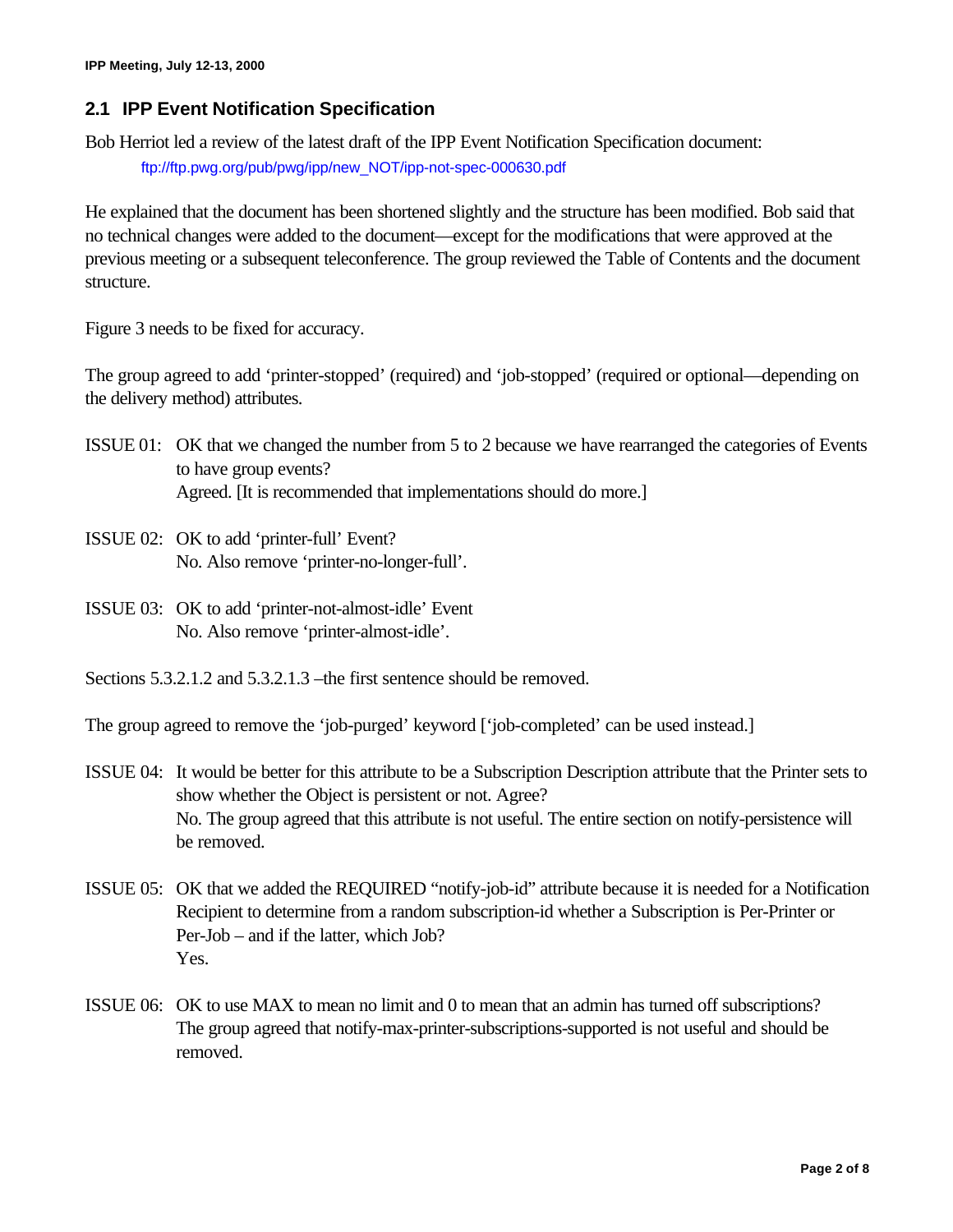ISSUE 07: OK to use MAX to mean no limit and 0 to mean that an admin has turned off subscriptions? The group agreed that notify-max-job-subscriptions-supported is not useful and should be removed.

The group discussed the possibility of adding a "job-recipient" operation and Job Description attribute. It was agreed that a separate document should be written for proposing these items.

ISSUE: The "notify-subscription-id" isn't used for 'snmpnotify' Method. Page 36, Table 5: REQUIRES the "notify-subscription-id" to be supported, but the 'snmpnotify' doesn't. Should we change the MUST to SHOULD? Agreed: snmpnotify to add the 32-bit integer to its Event Notification.

During the discussion of this Issue, the group agreed to change the formats of the Tables in Section 9.1 and 9.2 to be more consistent. Also, it is desirable to make the distinction between "human consumable" tables and "machine consumable" tables more clear. [There was a complaint that the section header styles do not adequately reflect subordination.]

The group had a very long discussion about event moderation. There was no clear consensus on a "reasonable" specification for moderating events. In the end, the group agreed on the following guidelines to be included in the specification:

For machine consumable events, "every endeavor should be made" to supply every page-based events (i.e. do not moderate.) For human consumable events (e.g., mailto:), the specification should strongly recommend against page-level events.

Section 9, fourth paragraph – The description of "moderating events" should be clarified and restricted to 'jobprogress' events for the same Subscription object. The paragraph should be moved to the 'job-progress' event.

Harry Lewis suggested that support for client (and/or administrator) moderation of events should be added. A suggestion was made to allow the client to specify time-based event moderation (i.e. "send events no faster than every n seconds") and/or page-based moderation (i.e. "send an event every n pages").

The group agreed that only time-based moderation requests would be supported. Also, there will be no xxxdefault and no xxx-supported.

Bob Herriot will update the document and issue a new draft that reflects the above decisions.

## **2.2 mailto: Notification Delivery Method**

Bob Herriot led a review of the Mailto: Notification Delivery Method document: ftp://ftp.pwg.org/pub/pwg/ipp/new\_NOT/ipp-notify-mailto-000707.pdf

The group reviewed the Table of Contents and the document structure.

Section 4, item 2 – Based on the "favorite notification delivery method poll" results, Carl-Uno declared a consensus of the group that Printer support for the mailto: method is REQUIRED.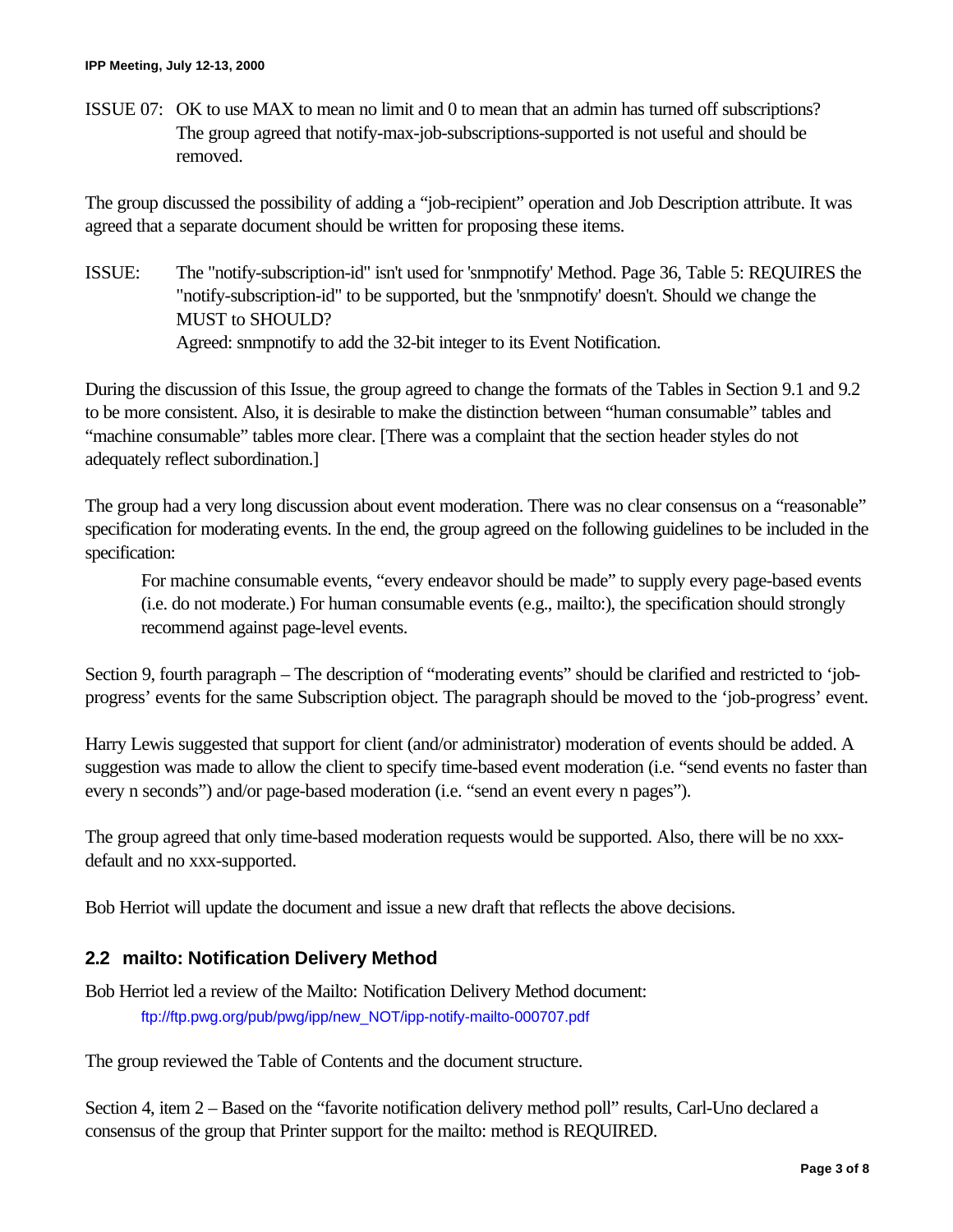NOTE: Several of the attendees did not agree with Carl-Uno's interpretation of the e-mail poll as being a selection of a MANDATED method. Evidently, it was not clear to all people responding to the poll that an indication of a "favorite" method would be interpreted as an endorsement for a MANDATED method. It was suggested that an additional poll that *explicitly* addresses the topic of MANDATED notification methods should be done.

Section 4, item 4 – Change "MUST NOT" to "MAY" and delete the second sentence.

- Section 4, item 5 Change to "The Printer MUST send (push) the Event Notifications."
- ISSUE: RFC 2368 allows more than one mailbox. Do we want this or just 1? The group decided to change the syntax to remove the " $1#$ " – indicating that it allows one occurrence of 'mailbox'.
- Section 5.2.1, second paragraph Clarify that the Printer MUST treat the characters following 'mailto:' as an opaque string.
- ISSUE: This needs to change to real ASCII encoding for the IETF ASCII document. To avoid the issue with accented characters, Henrik will provide a Danish example.

Bob Herriot will attempt to issue an updated draft soon.

## **2.3 INDP Event Notification Delivery Method**

Tom Hastings led a review of the INDP Event Notification Delivery Method document: ftp://ftp.pwg.org/pub/pwg/ipp/new\_NOT/draft-ietf-ipp-indp-method-01-000706.pdf

The group agreed to change the title to "IPP Notification Delivery Protocol ('indp')"

- ISSUE 01: Is this what the Access Rights section should say for a Send-Notifications request? The text should change to indicate that the Notification Recipient MAY enforce access rights. If the Printer receives a rejection, the Printer SHOULD cancel the subscription.
- ISSUE 02: What version number goes here? 1.0
- ISSUE 03: Ok that "requesting-user-name" SHOULD NOT be sent in Send-Notifications? The group agreed that the entire paragraph about Requesting User Name should be removed.
- ISSUE 04: Ok that "notify-text" has been changed from MAY to MUST? Yes.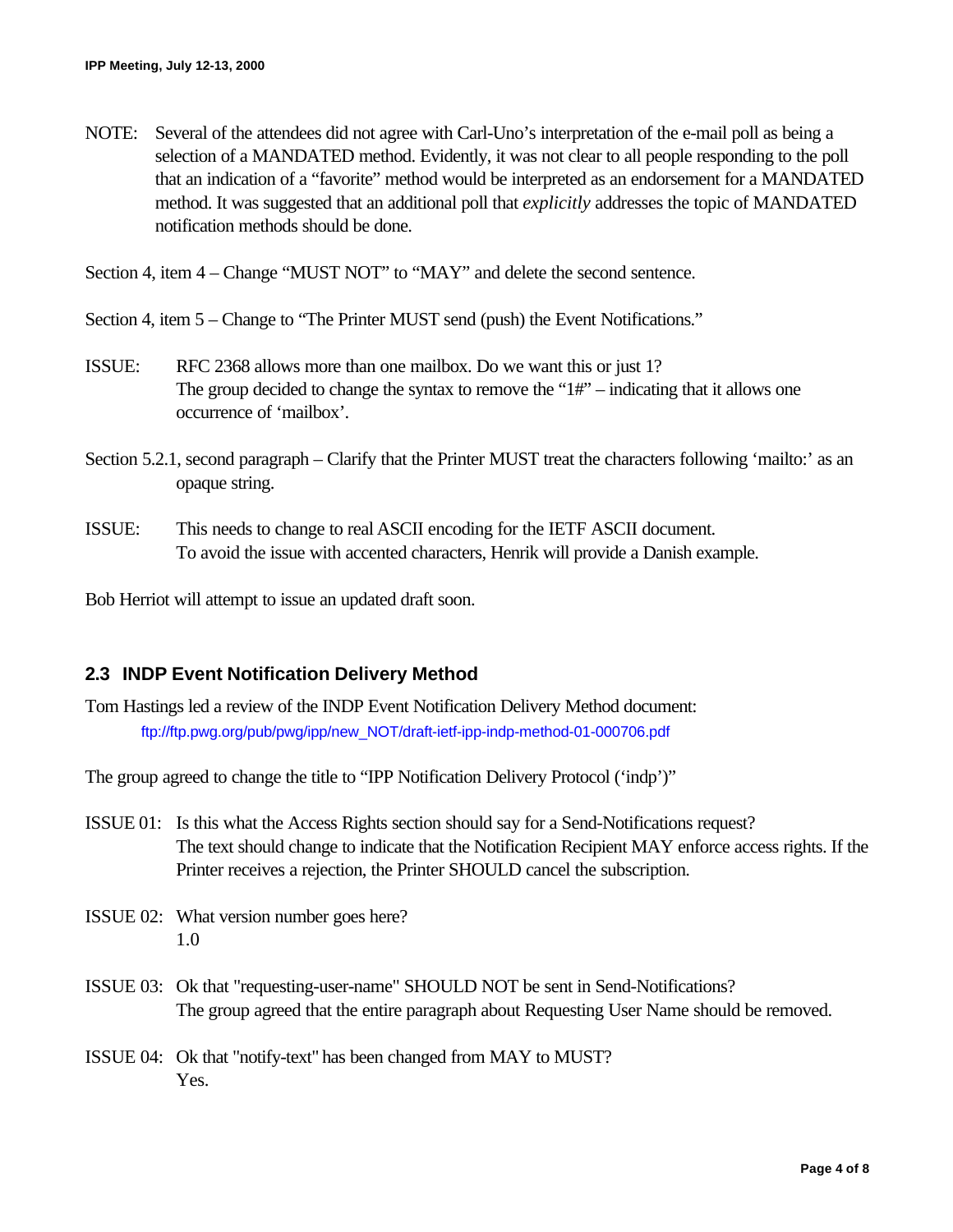# **3. Day 2**

## **3.1 IPP WG Last Call Comments**

Carl-Uno gave the status for a few Internet-Drafts:

- Job and Printer Set Operations finished Last Call
- Collection attribute syntax under IPP WG Last Call
- LDAP Schema for Printer Services under IPP WG Last Call
- Job and Printer Administration Operations ("Set 2") ?
- Resource Objects and Get Resource Operations ?

Carl-Uno asked if anyone had any concerns about submitting the Collections document for standards track. There was no objection from the attendees—however it was mentioned that [a minority of] individuals have raised concerns in the past via e-mail.

Carl-Uno indicated that he would like to submit the following documents for Last Call as soon as possible:

- Event Notification Specification
- mailto: Notification Delivery Method
- IPP Notification Delivery Protocol ('indp')
- Requirements for IPP Notifications
- Job Progress Attributes

He noted that if they are not submitted by July 14, they will probably be delayed by a month or so—because of IETF activity.

The group reviewed Tom Hasting's July 5 e-mail to Carl Kugler in response to Carl's Last Call comments on the Set spec regarding an out of band value for "any" or "unknown."

It was noted that if the requested modification were accepted, the Model document would also need to be changed.

After some discussion, the group determined that if an out of band value of 'any' were registered with IANA, the Model document would not need to change. It was acknowledged that existing implementations would not be able to take advantage of this feature.

The group agreed to allow "document-format-supported" to contain only an 'any' out of band value, which means that the Printer will accept any document format.

The Implementer's Guide and the Set spec will be changed to reflect this decision. Tom will write up the proposed changes for review and acceptance.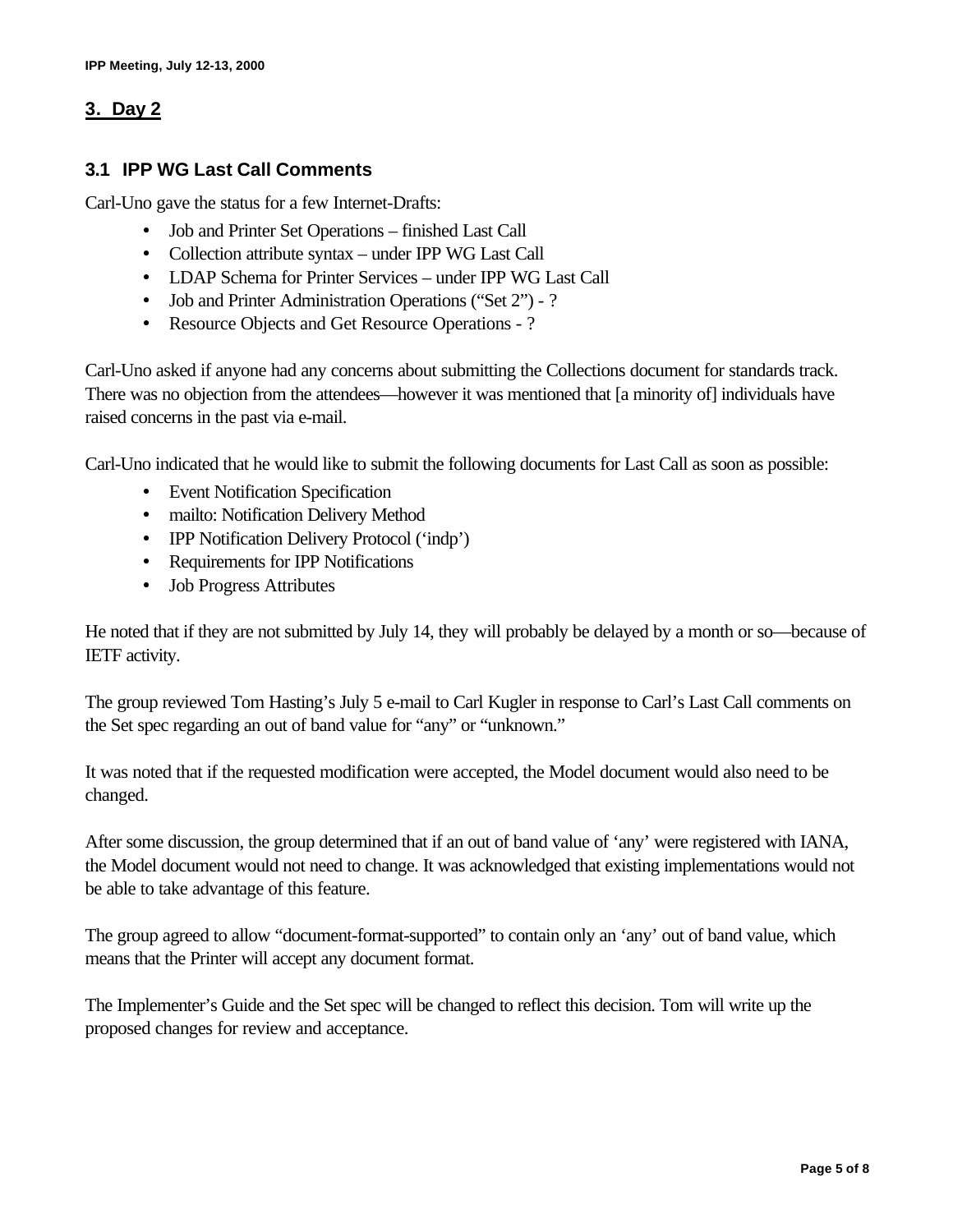## **3.2 Driver Down-Load**

Hugo Parra led a review of his Printer Installation Extension document:

ftp://ftp.pwg.org/pub/pwg/ipp/new\_DRV/draft-parra-install-00-000626.pdf

Hugo explained that his document describes IPP extensions that would enable workstations to obtain the information needed to perform a proper printer driver installation using IPP.

Much time was spent discussing the specific attribute fields and their meaning. It was suggested that the next draft of the document should include examples showing possible attribute values.

It was agreed that new syntax tags will not be necessary for Hugo's proposal.

# **3.3 Resource Object**

Tom Hastings led a review of his Resource Object document: ftp://ftp.pwg.org/pub/pwg/ipp/new\_RES/draft-ietf-ipp-get-resource-00.pdf

The document "extends the current closed IPP object model with a passive polymorphic object that is intended to satisfy most needs for new object types in the long-term evolution of IPP via an extensible object framework." Specifically for the near term, it is intended to support driver installation requirements.

It was suggested that the document be split into two separate documents—a "general framework" description and a "Printer Installation" profile.

The group discussed the trade-off between adopting Hugo's document vs. Tom's. The Resource Object is intended to be more generic, while the Printer Installation Extension is intended to be more specific—and simpler to implement. There is concern that the more general approach could take the group a longer time to review and accept.

It was suggested that the group should focus on the approach that satisfies the high priority customer benefit. There was some question about whether a general solution is justified by other customer requirements. Fonts and media information were suggested as possible benefits that could be supported by the Resource Object.

It was agreed that Hugo will update his document and the group will focus on his approach for the short-term need of driver download support.

# **3.4 IPP Bake-Off**

Carl-Uno suggested that the group should consider publicizing the IPP bake-off.

Peter Zehler reported that Oak Technologies will host the Bake-off event. He said that he plans to issue a list of "things to be tested" and request feedback. One significant issue is to agree on the notification testing details. Peter provided a suggested list of test items:

- $\bullet$  IPP/1.1
- all mandatory operations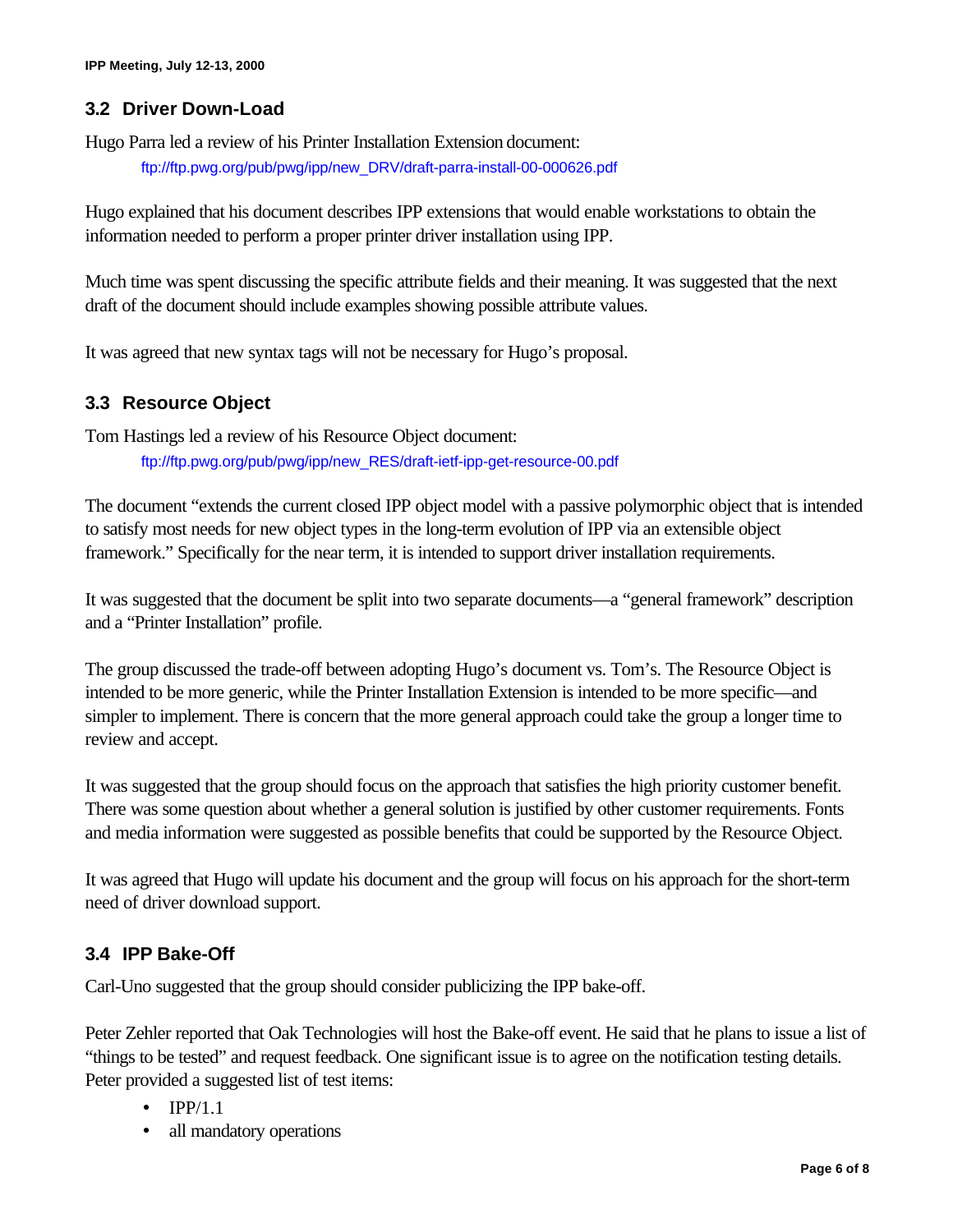- security (basic, digest, SSL3, TLS)
- mailto: notification
- indp notification
- IPP/1.1 clients with IPP/1.0 printers and vice-versa
- communication through firewalls

Quality Logic will bring a test tool for exercising attribute and operation communication.

Will there really be enough printer and client implementations ready to support notifications in October? [A few people admitted that the schedule is ambitious.] If there are not, should the group bother to hold a bake-off—or should it be postponed?

## **3.5 Mandatory Notification Method? [revisited]**

It was proposed that the statement on MANDATORY notification method(s) should be modified as follows:

IF an implementation supports a human consumable notification method, it must support e-mail. IF an implementation supports a machine consumable notification method, it must support indp.

After more discussion that did not reach consensus, the group agreed on a compromise to eliminate *any* MANDATORY method:

The IPP Notification documents will only say that e-mail and indp notification SHOULD be supported.

## **3.6 QualDocs**

Does the group want to discuss QualDocs as part of the PWG—not IPP—activity in the future? Currently, it appears that the IETF is not moving forward (at a reasonable pace) on granting a Charter to the QualDocs activity.

There is some concern that the current PWG membership does not include sufficient expertise in other related areas—such as fax.

If the PWG takes on QualDocs as a project, Paul Moore said he could volunteer to be Chair.

The group agreed to hold a QualDocs meeting on Friday of the next PWG session in September. An announcement will be made on the PWG e-mail list.

## **3.7 Job and Printer Administration Operations ("Set 2")**

Tom Hastings referenced the latest Job and Printer Administration Operations document: ftp://ftp.pwg.org/pub/pwg/ipp/new\_OPS/ipp-ops-set2-000706.pdf

Tom reviewed various issues related to moving a print job from one Printer to another. Recently, there has been much e-mail on this topic. One of the problems identified involves authenticating the sender of a redirected job. It might be simpler to create a means of allowing a client to "take back" the job and submit it to the alternate Printer.